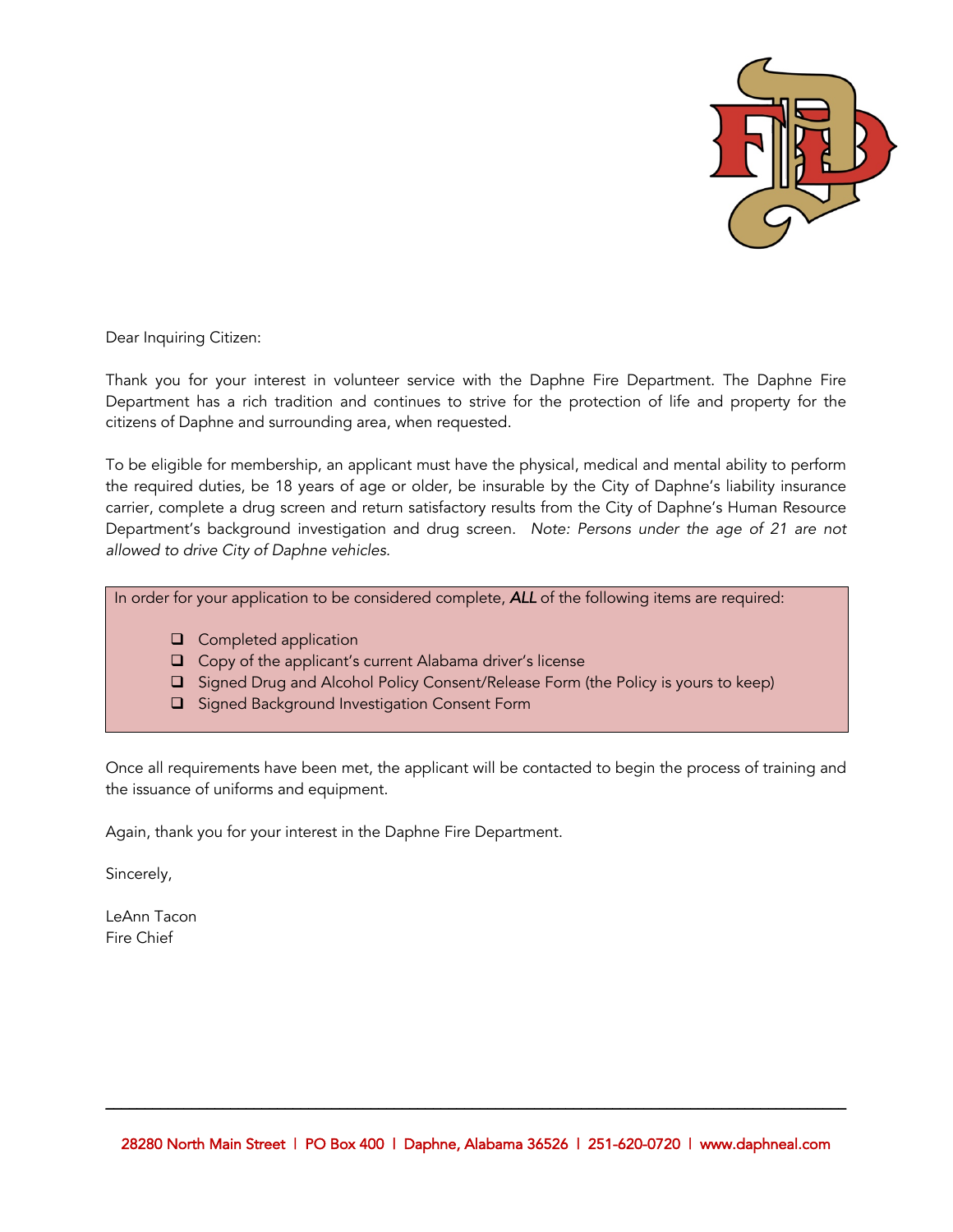# DAPHNE FIRE DEPARTMENT VOLUNTEER FIRE FIGHTER APPLICATION



After completion and submittal of this application, you will be contacted by the City of Daphne Human Resources Department to schedule a drug screening and any additionally needed information. *If you do not complete any part of the application process, we cannot accept your application.* After the drug screen has been completed you will be contact by the Daphne Fire Department to begin training, and the issuance of uniforms and equipment.

|                                       |              |                            | (PLEASE PRINT) |       |                               |          |  |
|---------------------------------------|--------------|----------------------------|----------------|-------|-------------------------------|----------|--|
| Last Name                             | <b>First</b> | MI                         |                |       | Date of Application           |          |  |
| How did you hear about us?            |              |                            |                |       |                               |          |  |
|                                       |              |                            |                |       |                               |          |  |
| <b>Address Number</b>                 | Street       |                            | City           |       | State                         | Zip Code |  |
| Telephone Number(s) Home              | Work         | Cell                       |                | Email |                               |          |  |
| Date of Birth                         |              | AL Driver's License Number |                |       | <b>Social Security Number</b> |          |  |
| <b>□</b> Single<br><b>□</b> Married   |              | <b>Hair Color</b>          | Eye Color      |       | Height                        | Weight   |  |
| In case of emergency, please contact: |              |                            |                |       | Relationship                  |          |  |
| Emergency contact number(s):          |              | Home                       |                |       | Cell                          |          |  |
|                                       |              |                            |                |       |                               |          |  |

Are you 21 years of age or older? (Note: you may be accepted for membership at age 18, but cannot

operate a City-owned motor vehicle)  $\Box$  Yes  $\Box$  No

| Have you ever filed an application with the Daphne Fire Department? $\Box$ Yes $\Box$ No |  |  |
|------------------------------------------------------------------------------------------|--|--|
|------------------------------------------------------------------------------------------|--|--|

If "Yes," please specify date(s): \_\_\_\_\_\_\_\_\_\_\_\_\_\_\_\_\_\_\_\_\_\_\_\_\_\_\_\_\_\_\_\_\_\_\_\_\_\_\_\_\_\_\_\_\_\_\_\_\_\_\_\_\_\_\_\_\_\_\_\_\_\_\_\_\_\_\_

Have you ever been a member of the Daphne Fire Department?  $\Box$  Yes  $\Box$  No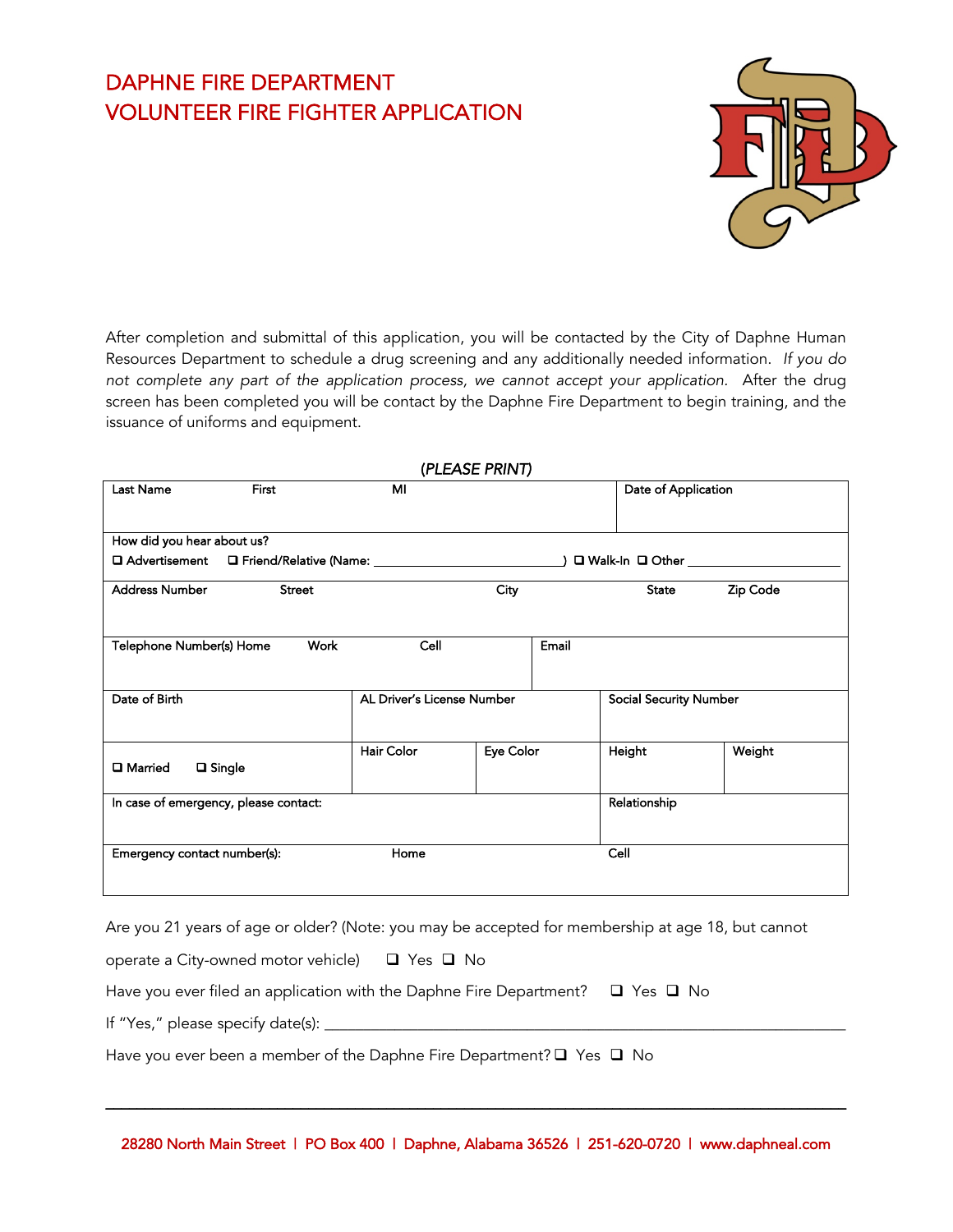| Have you ever belonged to a Fire Department? $\Box$ Yes $\Box$ No                                 |                                                                                                              |  |  |  |  |
|---------------------------------------------------------------------------------------------------|--------------------------------------------------------------------------------------------------------------|--|--|--|--|
|                                                                                                   |                                                                                                              |  |  |  |  |
| Have you ever served in the Armed Forces?                                                         |                                                                                                              |  |  |  |  |
|                                                                                                   | If Yes, Highest Rank: Branch: Branch: Type Discharge: Manuscription of the Standard Branch Standard Branch.  |  |  |  |  |
| Do you understand that you will be called upon at all hours when needed if you are accepted into  |                                                                                                              |  |  |  |  |
| membership? ■ Yes ■ No                                                                            |                                                                                                              |  |  |  |  |
| Have you ever had your driver's license revoked? $\Box$ Yes $\Box$ No                             |                                                                                                              |  |  |  |  |
| (If "Yes," fully explain on back of page)                                                         |                                                                                                              |  |  |  |  |
|                                                                                                   | In the past three years, have you had any traffic violations for the following? If so, please note number of |  |  |  |  |
| time & state next to each:                                                                        |                                                                                                              |  |  |  |  |
|                                                                                                   |                                                                                                              |  |  |  |  |
|                                                                                                   |                                                                                                              |  |  |  |  |
| Have you ever been convicted of a crime other than minor traffic violations? $\Box$ Yes $\Box$ No |                                                                                                              |  |  |  |  |
| If "Yes," please fully explain on back of page.                                                   |                                                                                                              |  |  |  |  |
| Have you ever lived outside of the State of Alabama? $\Box$ Yes $\Box$ No                         |                                                                                                              |  |  |  |  |
| If "Yes," list applicable state & length of time: ______________________________                  |                                                                                                              |  |  |  |  |

### EDUCATION

|                                                                                                     |   |    | High School |    |   | Trade or Voc School |   |   |   |   | College/University |  |
|-----------------------------------------------------------------------------------------------------|---|----|-------------|----|---|---------------------|---|---|---|---|--------------------|--|
| School Name & Location                                                                              |   |    |             |    |   |                     |   |   |   |   |                    |  |
| Years Completed<br>(circle highest year<br>completed)                                               | 9 | 10 | 11          | 12 | 1 | $\overline{2}$      | 3 | 4 | 1 | 2 | 3                  |  |
| Diploma / Degree / GED                                                                              |   |    |             |    |   |                     |   |   |   |   |                    |  |
| Describe Course of Study                                                                            |   |    |             |    |   |                     |   |   |   |   |                    |  |
| Describe any specialized<br>training, apprenticeship,<br>skills, and extra-curricular<br>activities |   |    |             |    |   |                     |   |   |   |   |                    |  |
| Describe any honors<br>received                                                                     |   |    |             |    |   |                     |   |   |   |   |                    |  |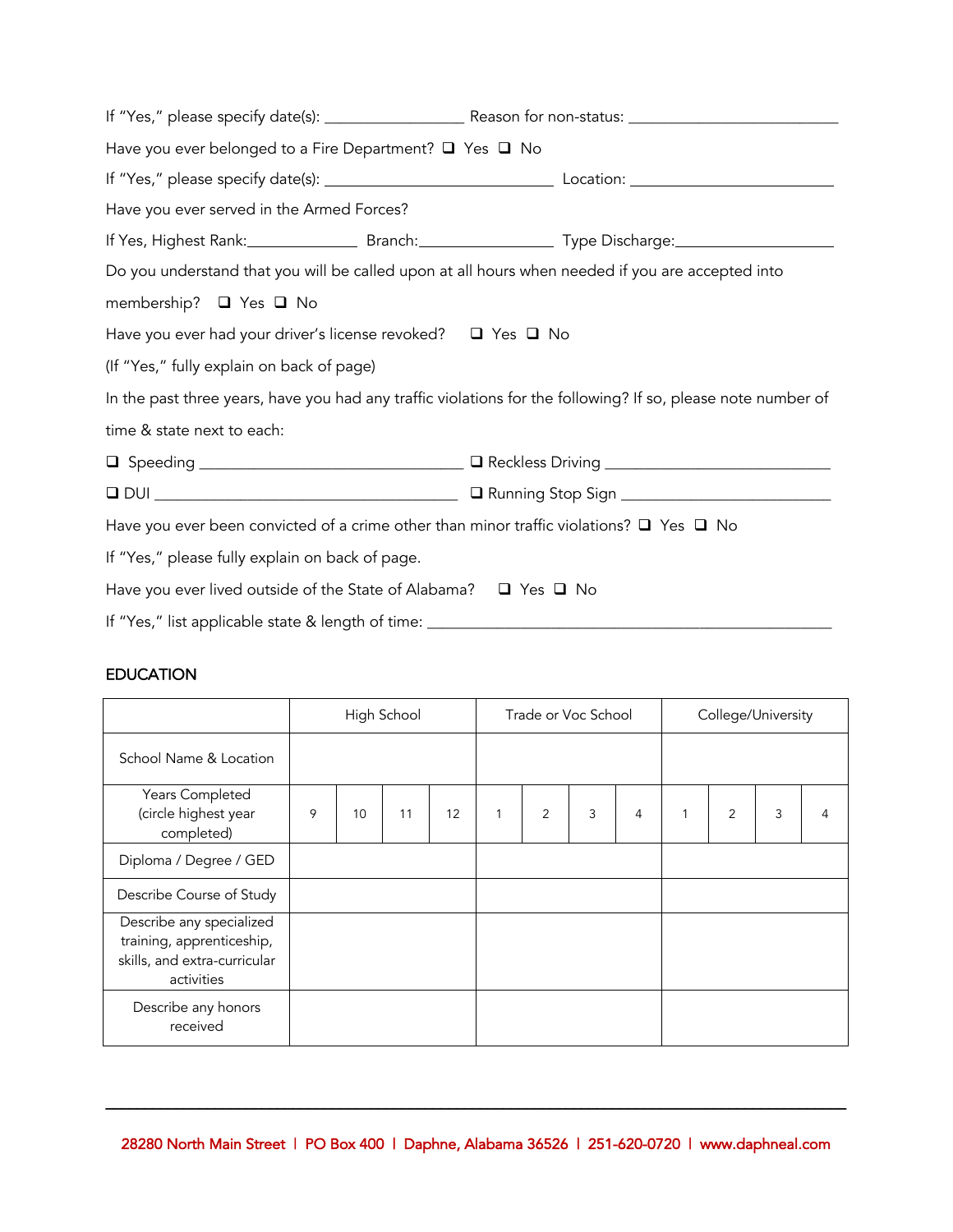| Have you ever had emergency vehicle driver's training? $\Box$ Yes $\Box$ No |  |
|-----------------------------------------------------------------------------|--|
|                                                                             |  |
| Have you ever had defensive driving training? $\Box$ Yes $\Box$ No          |  |
|                                                                             |  |
| Have you had courses in any of the following training, and to what extent?  |  |
| The Fighting <b>Example 2018</b> Fire Fighting                              |  |
| $\Box$ CPR $\Box$                                                           |  |
|                                                                             |  |
| Hazardous Materials<br>The Hazardous Materials                              |  |

#### SPECIAL SKILLS/QUALIFICATIONS

Summarize any other special related skills and qualifications you may have:

*Note:* Please include copies of Certifications, EMS Licenses, CPR, NIMS certificates, etc. with your completed application.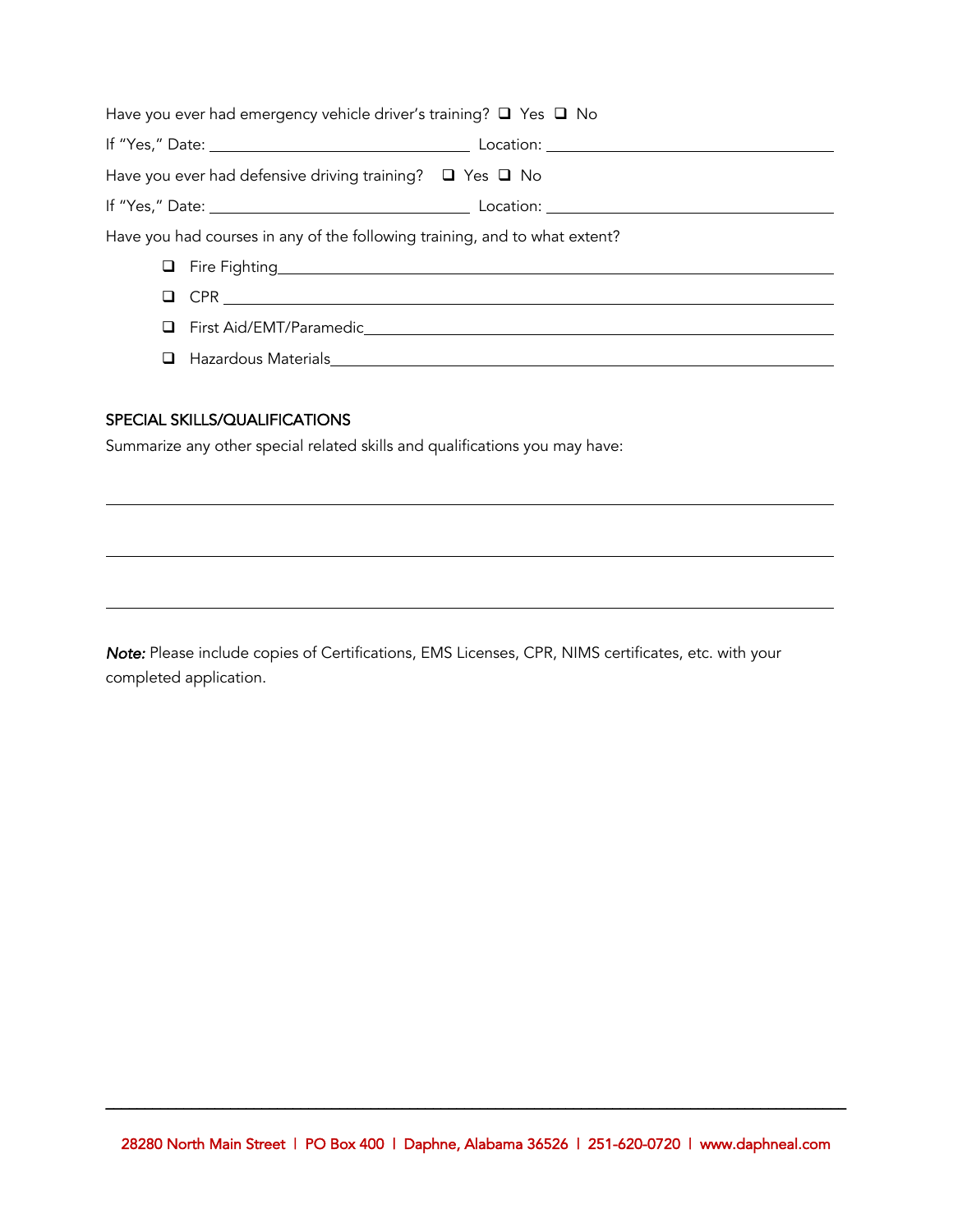### APPLICANT'S STATEMENT

I certify those answers given by me to all questions on this application are to the best of my knowledge and belief, true and correct, without mental reservations of any kind whatsoever. I further affirm that I have not knowingly withheld any fact or circumstances that would detrimentally affect this application. I understand any false statement or omission of material facts shall be considered sufficient cause for dismissal.

I authorize investigation of all statements contained in this application for membership as may be necessary in arriving at a membership decision. This application for membership shall be considered active for a period of time not to exceed 45 days. If I wish to be considered for membership beyond this time period, I should inquire as to whether or not applications are being accepted at that time.

I understand if I become a member of Daphne Fire Department, such membership does not constitute membership for a fixed or guaranteed period of time and that such membership, including any and all terms and conditions relating thereto whether presently in existence or adopted at some later date, is and are terminable in accordance with the policy, procedure and practice of Daphne Fire Department and the City of Daphne.

I elect to be a member of a drug-free organization and agree to all provisions in the Drug and Alcohol Policy set forth by the City of Daphne.

I understand I am required to abide by all rules and regulations by Daphne Fire Department and the City of Daphne.

**Signature of Applicant** Date Date Date Date

 $\overline{a}$ 

| Date: |                                                                             |
|-------|-----------------------------------------------------------------------------|
|       | □ Background Investigation Consent Form & Receipt of Summary of FCRA Rights |

28280 North Main Street | PO Box 400 | Daphne, Alabama 36526 | 251-620-0720 | www.daphneal.com